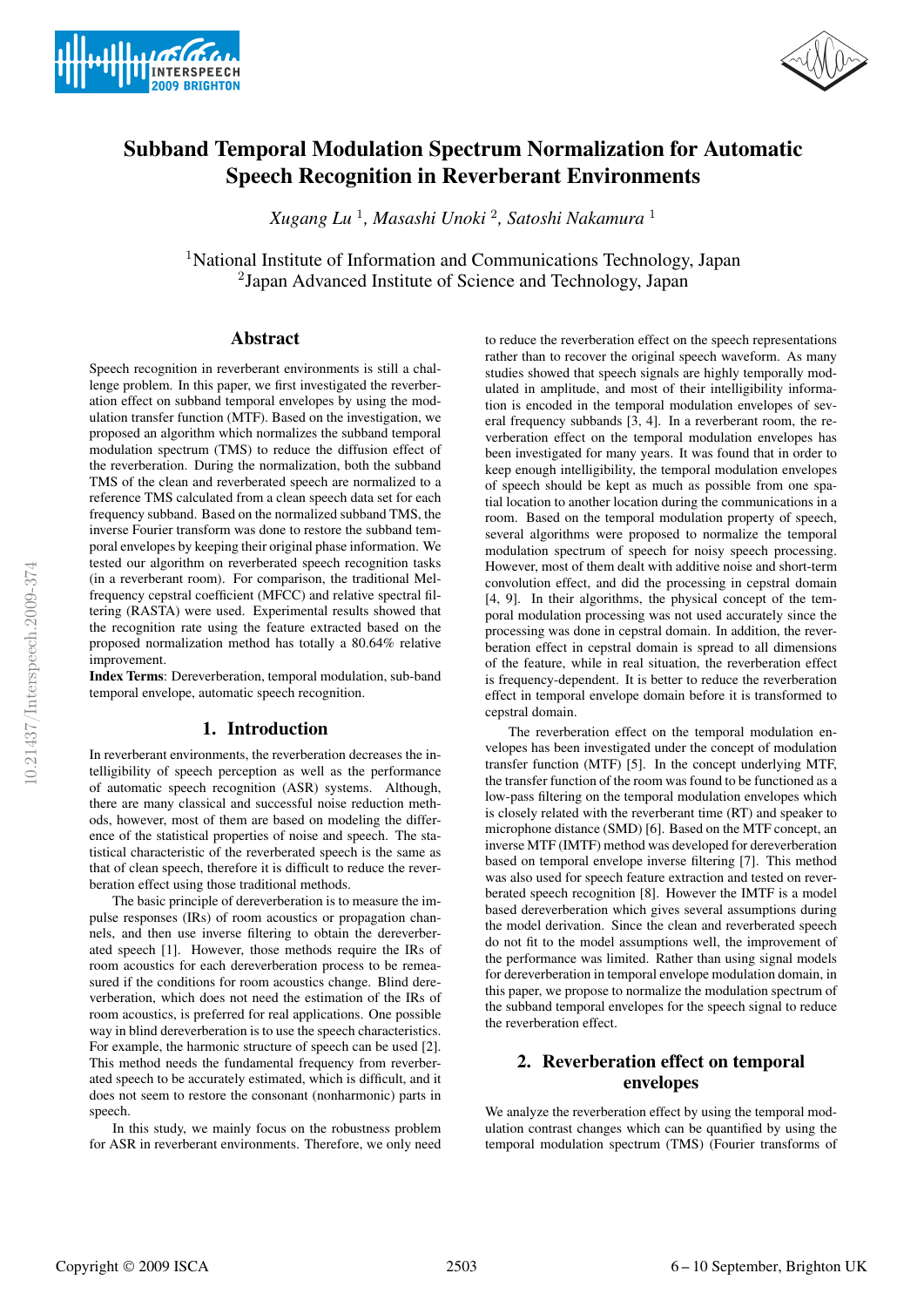

Figure 1: Temporal modulation spectrum of clean (solid) and reverberated (dashed) speech (with center frequency 1kHz).

the temporal modulation envelopes that measure the ensemble of the temporal modulation changes due to reverberation). Suppose  $a_x(t)$  and  $a_y(t)$  are the subband temporal envelopes (STEs) of the clean and reverberated speech, and their Fourier transforms are  $A_x(\Omega)$  and  $A_y(\Omega)$ , respectively (for convenience of discussion, we omit the subband index in this paper). The  $\Omega$  is the modulation frequency. The average or ensemble of the STEs can be quantified using the average of the power spectral density (PSD) of the STE as:

$$
P_{xx}(\Omega) = \left\langle \frac{|A_x(\Omega)|^2}{N} \right\rangle; P_{yy}(\Omega) = \left\langle \frac{|A_y(\Omega)|^2}{N} \right\rangle, \quad (1)
$$

where N is the length of the STE and  $\langle . \rangle$  is the ensemble average operator.

Because the reverberation effect depends on the linguistic context of speech utterances, we consider the reverberation effect by using the smoothed temporal modulation PSD to smooth out the details of the PSD due to linguistic context effect. An example of the smoothed PSD of the STE of a clean and reverberant speech (with SMD=400 cm) is shown in Fig. 1. From this figure, we can confirm that the modulation spectrum of the reverberated speech can be regarded as a low-pass filtered one of the clean speech. This low-pass filter is the subband temporal modulation transfer function (STMTF) between the clean and reverberant speech. This transfer effect of the room acoustic causes the decrease of the speech intelligibility [6]. In order to reduce this effect, we need to do the inverse filtering to normalize the modulation spectrum of the reverberated speech to that of the clean speech. Based on the normalization, the clean temporal modulation structure of speech can be restored.

## 3. Proposed temporal modulation spectrum normalization algorithm

If we know all the STMTFs, we can do the inverse filtering to recover the original STEs. However, in real applications, the clean speech utterances corresponding to the reverberated ones are unknown, we only have the observed reverberated utterances. It is difficult to estimate the STMTFs or the inverse filters. Rather than recovering the original STE of the clean speech directly, we attempt to normalize the subband temporal modulation PSDs of the clean and reverberated speech to a reference modulation PSD. Therefore the transform relationship between the clean, reverberated and normalized PSDs of the temporal modulation can be shown as in Fig. 2. In this figure, both the modulation PSDs of the clean and reverberant speech can be normalized to a reference modulation PSD  $P_{rr}(\Omega)$  via the transforms  $H_{xr}(\Omega)$  and  $H_{yr}(\Omega)$ , respectively. The PSD



Figure 2: Normalization of the modulation power spectrum.

of the STMTFs between the clean and reverberated speech is  $H_{xy}(\Omega) = H_{xr}(\Omega)H_{yr}^{-1}(\Omega)$ . This kind of normalization can also be regarded as the modulation spectrum representation in different coordinative systems that are determined by the environments. The  $H_{xr}(\Omega)$  and  $H_{yr}(\Omega)$  can be regarded as the PSDs of the modulation transfer filters between the clean, reverberated and the reference environments, respectively. In our study, the reference PSD is set as the average PSD of the STE of a prior clean speech data set in each frequency band as:

$$
P_{rr}(\Omega) = \frac{1}{M} \sum_{i=1}^{M} P_{xx}^{i}(\Omega),
$$
\n(2)

where  $P_{xx}^{i}(\Omega)$  is the modulation PSD of the *i*-th clean utterance,  $i = 1, 2, \dots, M$ , with M is the total number of the speech utterances. Because the transfer function is different utterance by utterance, we estimate the transfer functions using the following equations as:

$$
H_{xr}(\Omega) = \frac{P_{rr}(\Omega)}{P_{xx}(\Omega)}; H_{yr}(\Omega) = \frac{P_{rr}(\Omega)}{P_{yy}(\Omega)}.
$$
 (3)

Based on these transforms, we can see that the transfer function keeps not only the transform relationship between different environments, but also the utterance dependency property which retains the discriminative information due to the difference of the temporal modulation.

Based on the normalized modulation PSD, we can obtain the normalized temporal envelopes of the clean and reverberated speech as:

$$
\hat{a}_x(t) = \text{Real}\left(\text{IFFT}\left(\hat{A}_x\left(\Omega\right)\right)\right),\tag{4a}
$$

$$
\hat{a}_y(t) = \text{Real}\left(\text{IFFT}\left(\hat{A}_y\left(\Omega\right)\right)\right),\tag{4b}
$$

where

$$
\hat{A}_x(\Omega) = |A_x(\Omega)| \sqrt{H_{xr}(\Omega)} \exp(j\theta_x(\Omega)), \quad (5a)
$$

$$
\hat{A}_y(\Omega) = |A_y(\Omega)| \sqrt{H_{yr}(\Omega)} \exp(j\theta_y(\Omega)), \quad (5b)
$$

$$
\theta_x(\Omega) = \arg (A_x(\Omega)) ; \theta_y(\Omega) = \arg (A_y(\Omega)) .
$$
 (5c)

Here, 'Real' and 'IFFT' represent the real part of the inverse fast Fourier transform, respectively. In the estimation of the PSD of the STE of the clean speech in Eqs. 1 and 2, the smoothed PSD is used. By this processing, the reverberation effect is removed while the discriminative information of each utterance due to the difference of modulation is kept.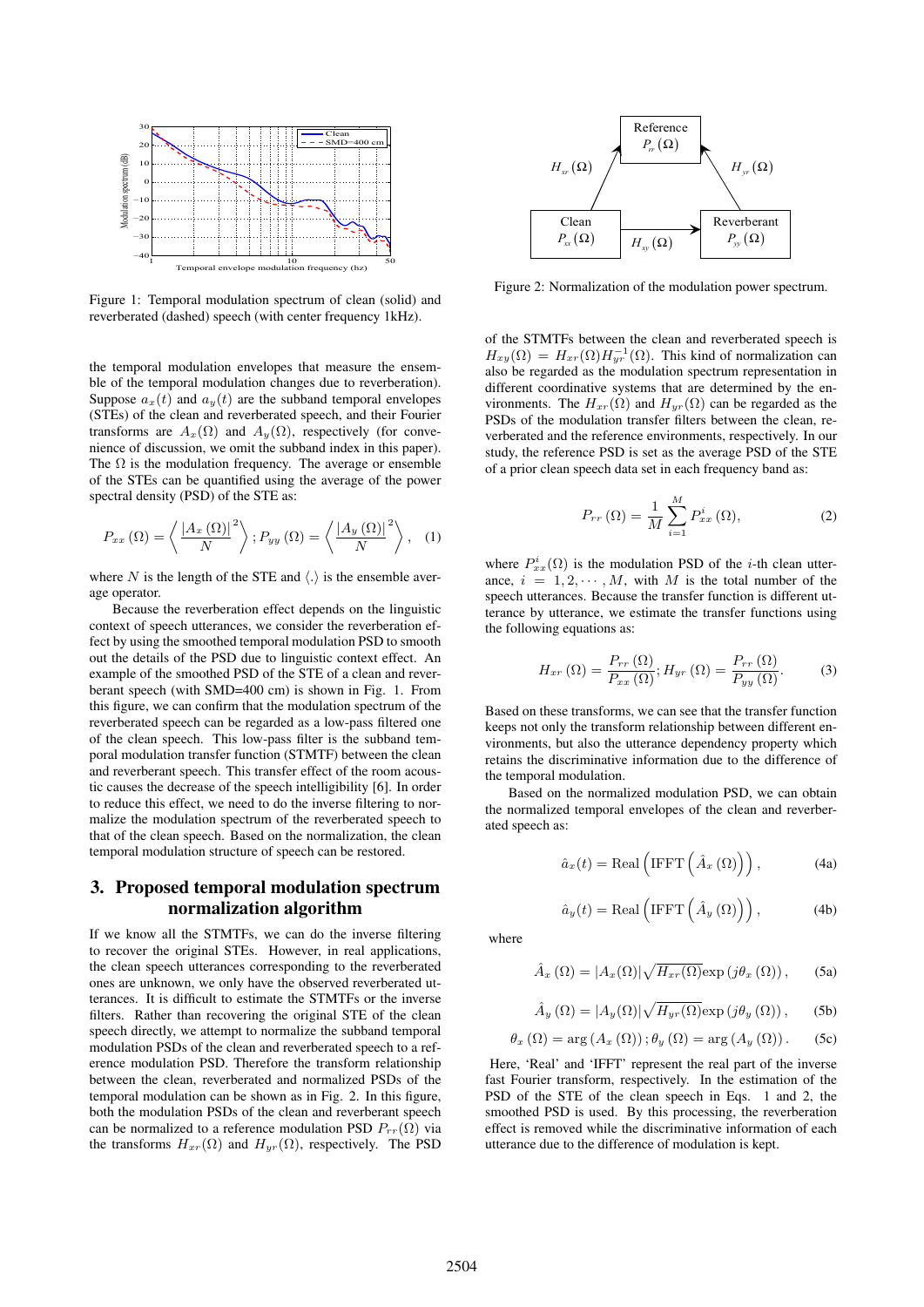

Figure 3: Normalized subband temporal modulation PSDs of the clean (solid) and reverberated (dashed) speech.

## 4. Experimental evaluations

In this section, we evaluate the proposed method for temporal envelope restoration of reverberated speech, and test the robustness of the feature extracted based on the restored envelopes on reverberated speech recognition experiments. Before doing the modulation spectrum normalization, the observed speech signal is first decomposed into several frequency subbands. Considering the subband temporal envelope co-modulation property of speech, a series of FIR-type band pass filters with constant bandwidth (40 band-pass filters with 100 Hz bandwidth to cover the frequency range from 0 Hz to 4000 Hz in this study) are designed. The temporal envelope in each frequency subband is estimated using a low-pass filtering of the Hilbert transform of the subband signal [7].

#### 4.1. Normalized subband temporal modulation spectrum and restored temporal envelopes

After getting the STEs, we first calculate the average temporal modulation PSD of clean speech in each frequency subband using Eq. 2 (one clean training data set from AURORA-2J data corpus is used in this study [10]). The average temporal modulation PSD is then used as a reference to normalize both the temporal modulation PSDs of the clean and reverberated speech in each frequency band. Based on the normalized temporal modulation PSD, the STEs are recovered using Eqs. 4 and 5.

An example is shown in Fig. 3 for the normalized subband temporal modulation PSD (the same utterance and the same frequency band as used in Fig. 1). Comparing Figs. 3 with 1, we can see that the normalized modulation PSDs of the clean and reverberated speech match each other better. Based on these normalized PSDs, the STEs are restored. An example of the STEs of an utterance of the original reverberated speech and normalized one are shown in Fig. 4. From this figure, we can see that the normalization processing is similar as a high-pass filtering to enhance the speech temporal modulation events which is a function of the inverse filtering of the STMTFs. Based on this normalization, the reverberation effect is reduced. In addition, because the average clean modulation PSDs are used as references, the mismatch between the normalized clean and normalized reverberated speech is reduced (the normalized spectrum of clean speech is not given here because of the limited space). After getting the restored STEs, we extract the the cepstral feature, and test the robustness for ASR.



Figure 4: Subband STEs based spectrum of the original reverberated speech (upper panel) and the restored one (lower panel).



Figure 5: Recognition performance for constant and nonlinear bandwidth subband processing with subband energy and temporal envelope as outputs.

#### 4.2. Speech recognition experimental conditions

In our speech recognition experiments, clean speech from the AURORA-2J database was used [10]. 8840 clean speech utterances were used to train the acoustic models. 1001 clean speech utterances convolved with the impulse response of a reverberant room was used for testing. The acoustic models, and the configuration of feature calculation were set the same as those used in the AURORA2J experiments [10]. The HTK speech toolkit was used for training the HMM acoustic models. Before comparing our proposed method with traditional methods, we compare the recognition performances of using the subband temporal envelope and power energy based features. All the features are the decorrelated log compressed subband output (40 filter bands are used) via a discrete cosine transform (DCT) to get the cepstral coefficients.

#### 4.3. Subband temporal envelope vs power energy

In this study, we have tested that the selection of subband filters does not have much effect for reverberated speech if the subband energy is used as the output. However, considering the subband temporal envelope comodulation property of speech, when using the temporal envelope as the subband output, our specially designed constant bandwidth FIR filters are more suitable. The performance of using the two types of subband outputs in feature extraction for ASR is showed in Fig. 5. In this